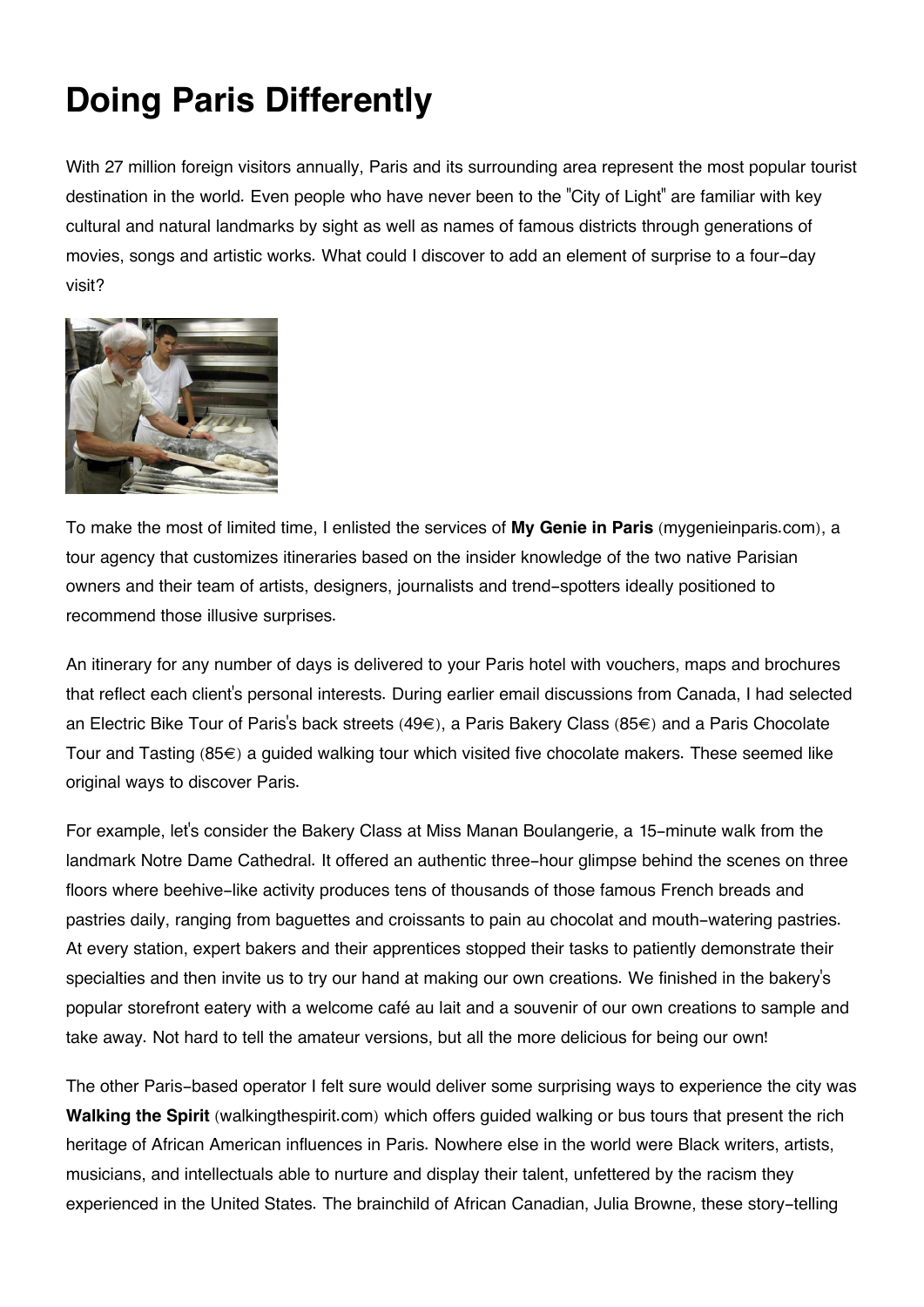tours are full of compelling human dramas and insights into the creative exchanges that have influenced the city over more than a century.



This white Anglo-Saxon blonde immersed in all things Black Paris with two guided walking tours of the Latin Quarter and Monmartre, a night of jumping music at the famous but tiny Duc des Lombards Jazz Club, and participation in a genuine Paris soirée, all of which may be arranged by Walking the Spirit.

Though lacking the luxurious boudoir backdrop and aristocratic attendance of historic French soirées, my thoroughly modern Paris soirée was definitely an insider experience, hosted by US native Patricia Laplante-Collins for over ten years. These weekly evenings of cultural sharing bring together resident expats living in Paris, nomadic internationals like myself, and French intelligentsia. Popular with adults of every age, conversation quickly flows around Patricia's living room which is up several narrow flights of worn wood steps in an antique stone building over the bridge near Notre Dame.

Visit Parissoirees.com for listings of year round Sunday evening events and to book attendance directly. Entry is €20 per person, including an abundant buffet of home-cooked dishes, unlimited wine and nonalcoholic beverages, and a special guest performance or challenging lecture. Even with 23 guests at my soirée, Patricia captured the intimate salon atmosphere, providing an informal relaxed meeting place for strangers to become quickly acquainted and stimulate the little gray cells.



Looking for an accommodation surprise to round out my Paris visit, I discovered the whimsical boutique **Hotel Mayet** (mayet.com), which brings a smile the moment you cross the threshold. With 23 small rooms on six narrow floors, each room is decorated in office furniture style, from filing cabinet bedside tables to lighting and even the ceiling fan. Conversely, the public spaces reflect no office decor at all, jumping with colourful wall murals, comfy furniture and red plush carpets. The vaulted cellar with its rough-stone walls and ceiling makes a distinctive gathering place for the included continental breakfast.

Staff are exceptionally helpful, all speaking English, and volunteering information about every aspect of